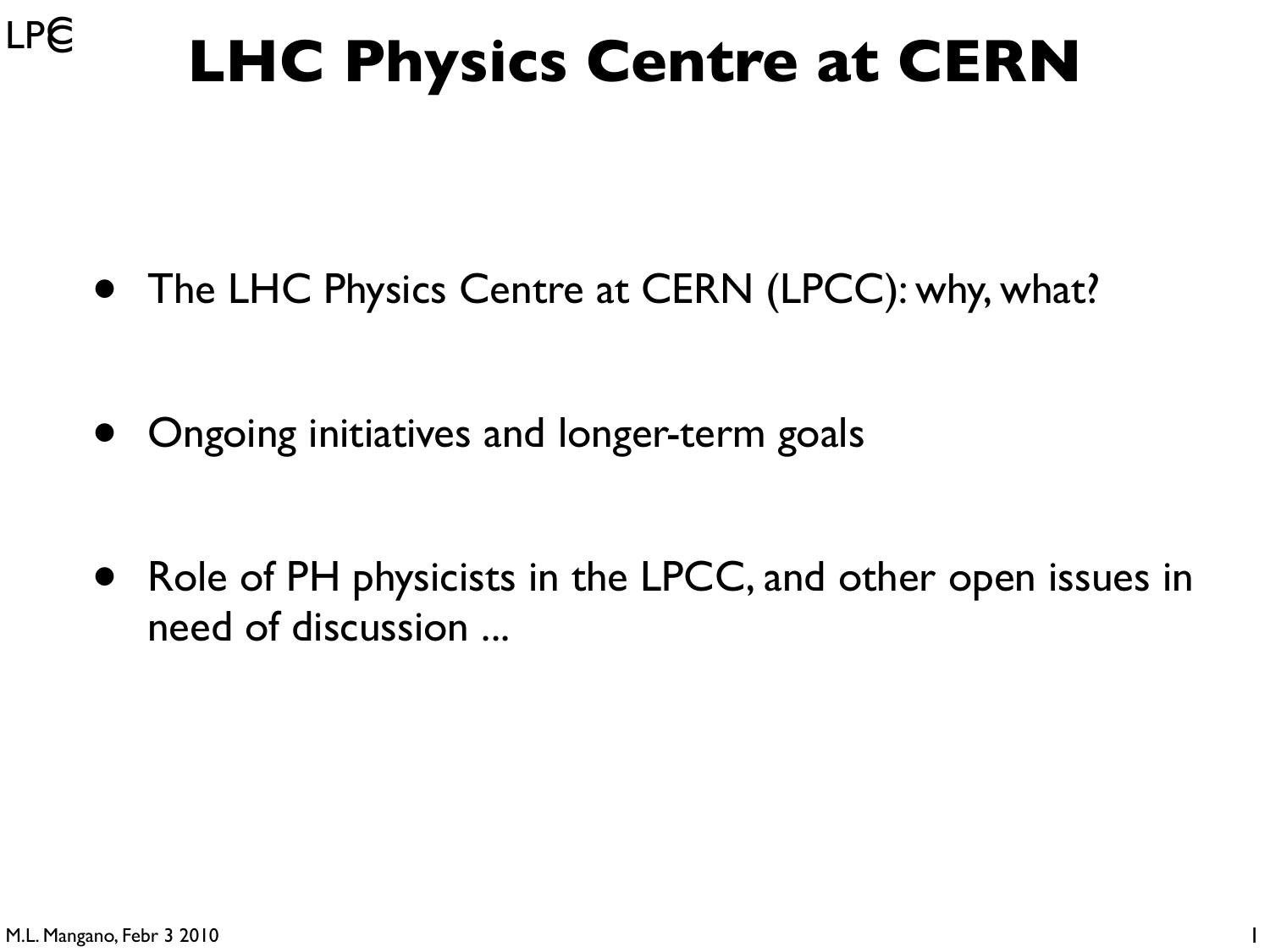#### **LPC Why a LHC Physics Centre at CERN?**

**There are important elements in the LHC programme that are of broad interest to all experiments, and to CERN as a whole**

#### **E.g.**

- interaction between theorists and experimentalists
- workshops, joint LEP-style WGs, ...
- nurturing a healthy scientific life at CERN, with a special attention to the users who look up to CERN as a source of formation and education (e.g. *students and researchers from less-favored countries*)

#### **These things don't happen by themselves**

#### **Goal of "the center" should be to ensure that these areas are covered**

- continue promoting usual initiatives (e.g. workshops)
- identify/execute new actions (e.g. actions for students, joint LEP-style WGs, ...)
- ensure that CERN's **resources** are best used to maximize its **support** to the LHC physics programme, both outside and inside CERN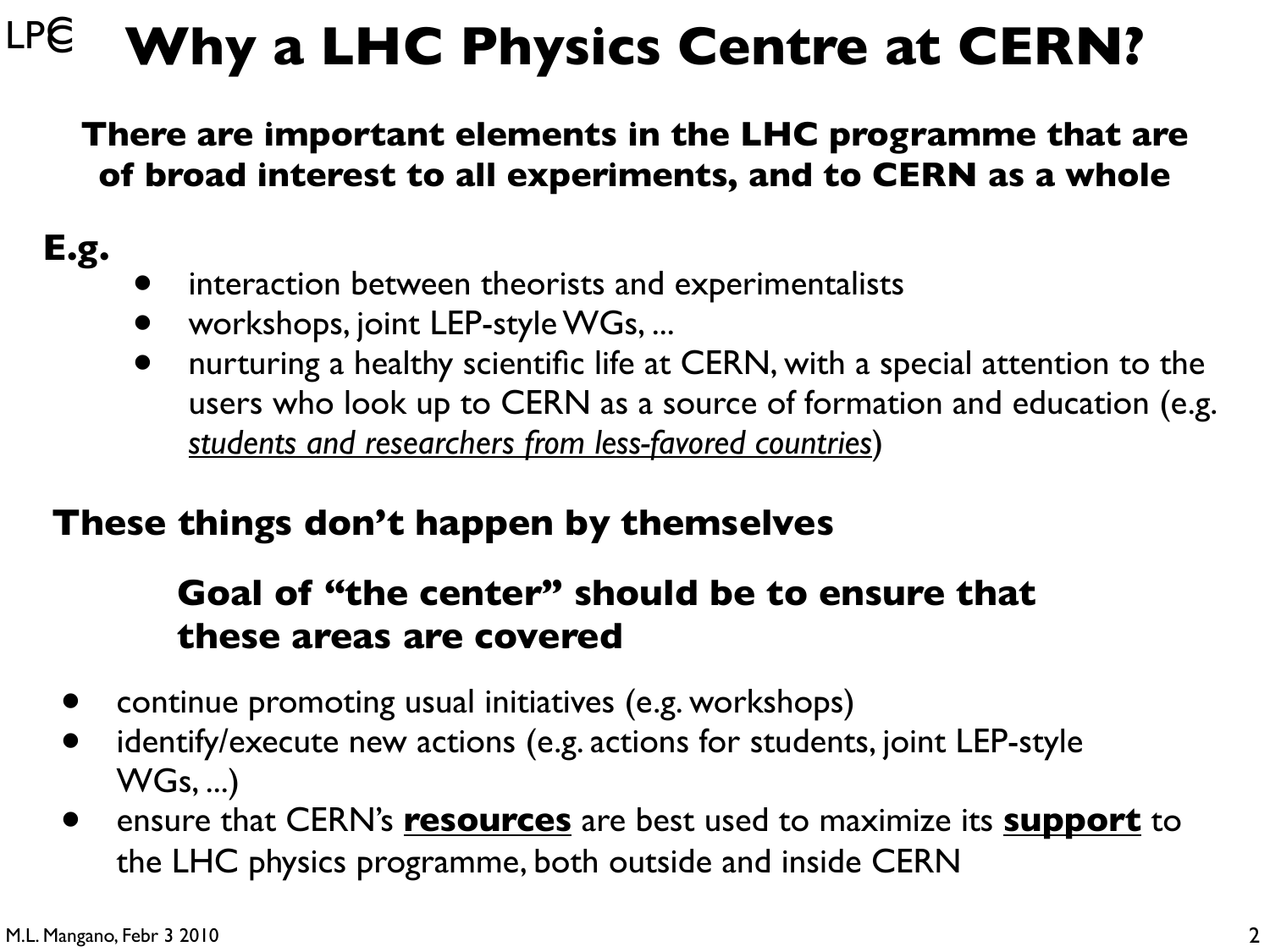

### **Areas of interest:**

- Physics
- Support (CERN and non-CERN physicists)

• In-reach, networking and education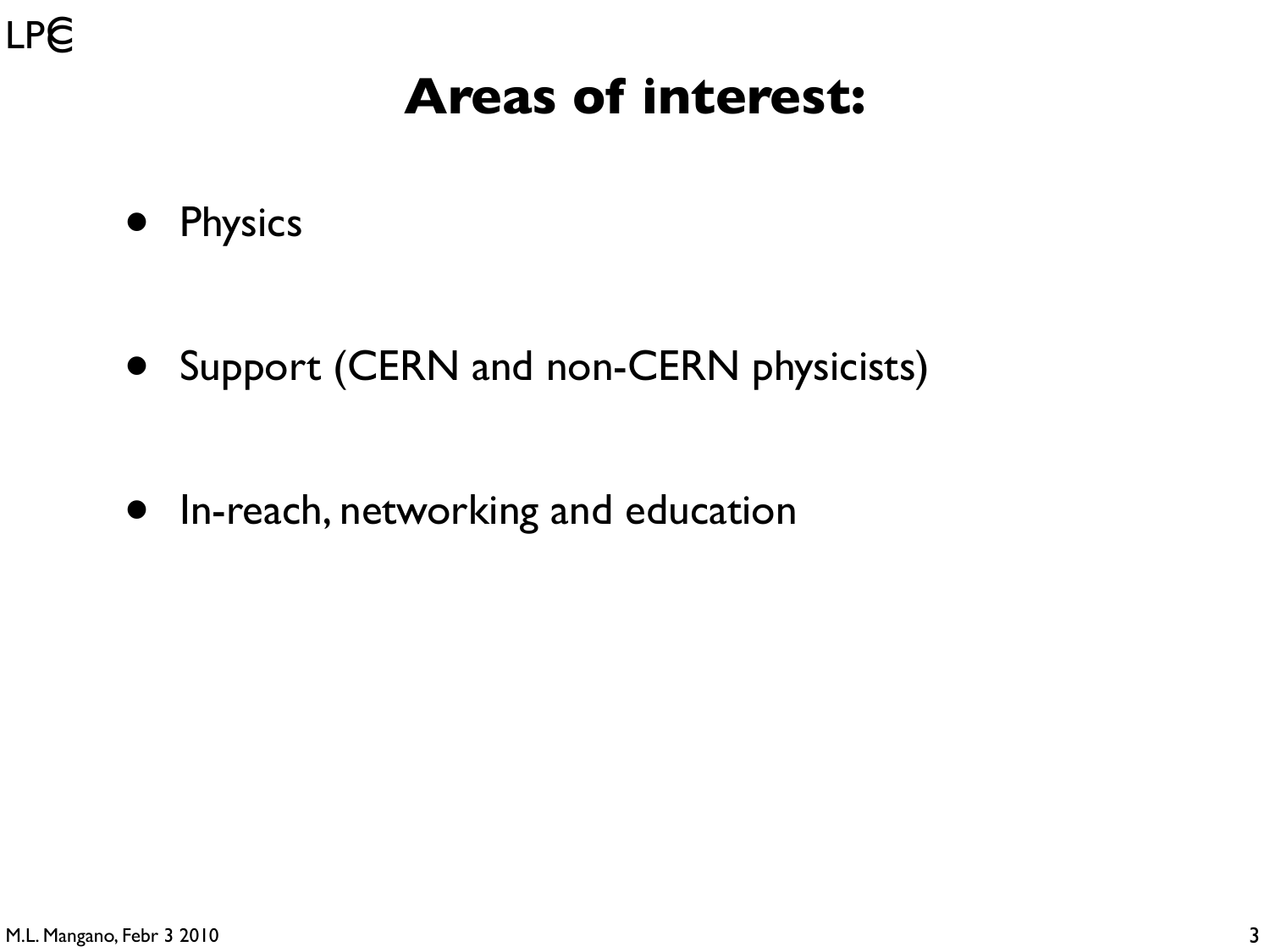### **LPC**

# **Physics**

- Maintain, strengthen and focus the Workshop activity, historically promoted and supported by the TH Division
	- LPCC gives more flexibility, ability to promptly respond to needs, streamline the process (collect inputs, organize, support, advertise, document, ...)
	- Complementary to TH Institutes (long-duration, organized  $\geq 1$  year in advance, on TH budget, competing with other non-LHC initiatives,...)
- Provide umbrella for existing activities (MC4LHC, PDF4LHC, MC4BSM, HI forum, etc.)
- More direct support for needs of collaboration with theorists
- Initiate and support joint-WG activities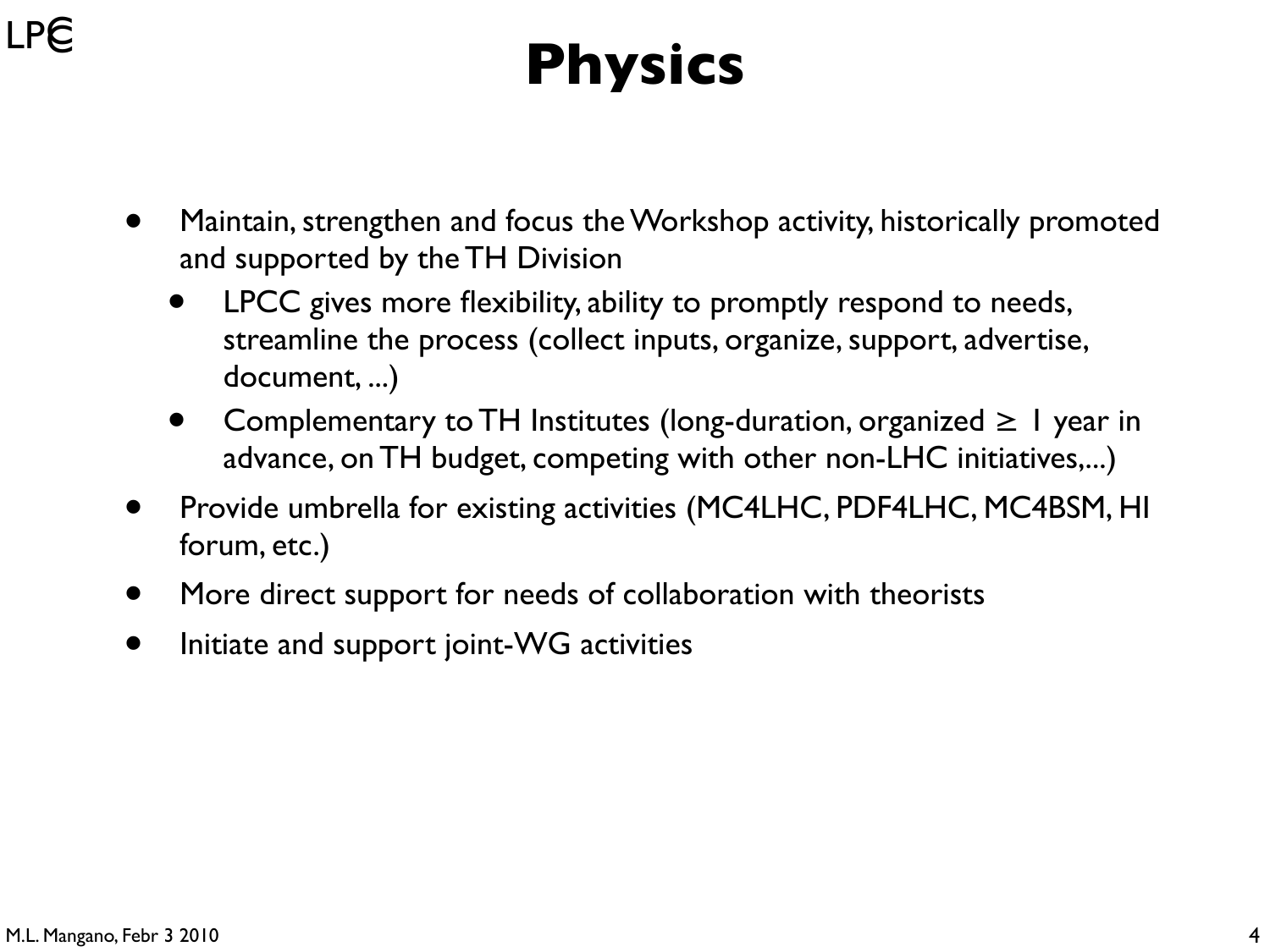# **Ongoing initiatives**

- Workshops:
	- Quarkonium production (Febr 19)
	- LHC tools readiness (March 29 March 30)
	- W/Z+jets workshop (April 1)
- LHC experiments' WGs:
	- Minimum Bias and Underlying Event WG (next mtg March 1-2)
	- LHC Luminosity Task Force (first mtg being scheduled)
- Requests of LPCC engagement in the activities of the PDF4LHC WG, Forward Jets at the LHC, etc.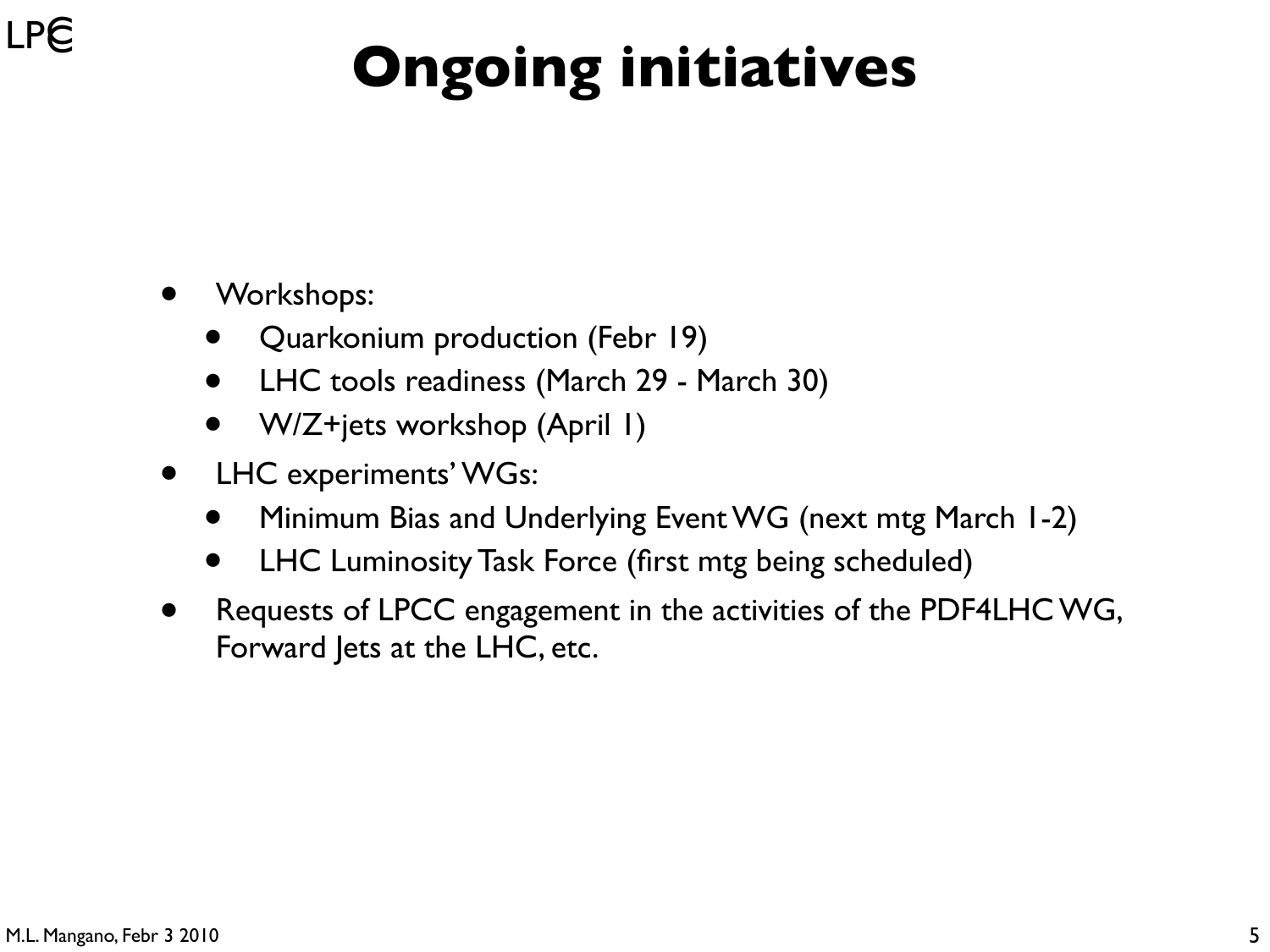## **Examples of future initiatives**

- Improve the access of LHC physicists to the resources of the TH group: lots of untapped potential!
- "MC" expert in residence
- LHC Physics Day:
	- 1-2 days/month allocated by default to the discussion of an LHC topic.
	- Place holder for workshop-like activities, but with fixed dates, for ease of scheduling
- Continue organization of required workshops and WGs

• ...

A mechanism agreed with the management of the experiments to setup the joint WGs:

#### **forum of physics coordinators**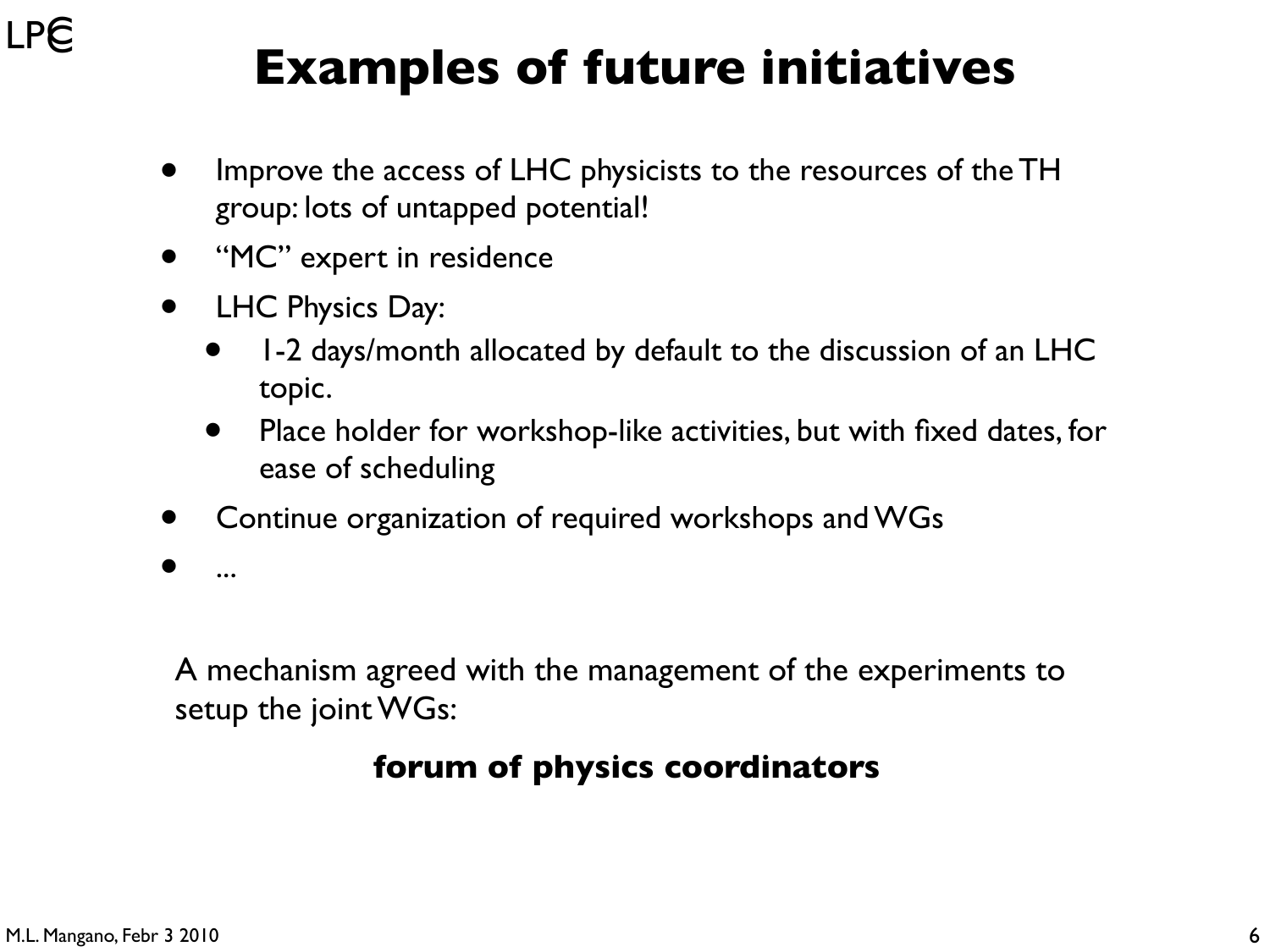## **Support of CERN and non-CERN physicists**

All physics-related activities (Wshops, WGs, etc) are of course supporting the analysis needs of physicists .... We address here issues like hardware, software, infrastructure, technical training, manpower, etc

### Ongoing initiatives

- Internal review of analysis needs of CERN groups (exp reps: Carminati/ Safarik (ALICE), Elsing/Froidevaux (ATLAS), Janot/Spiropulu (CMS), Ruf (LHCb)
	- planning of Tier-3 resources, assessment of infrastructure needs (computing/software support, ...)
- Open review of SFT (chair: Mapelli; exp reps: Carminati, Elsing, Harvey, Charpentier)
	- Geant-4, ROOT, Genser, etc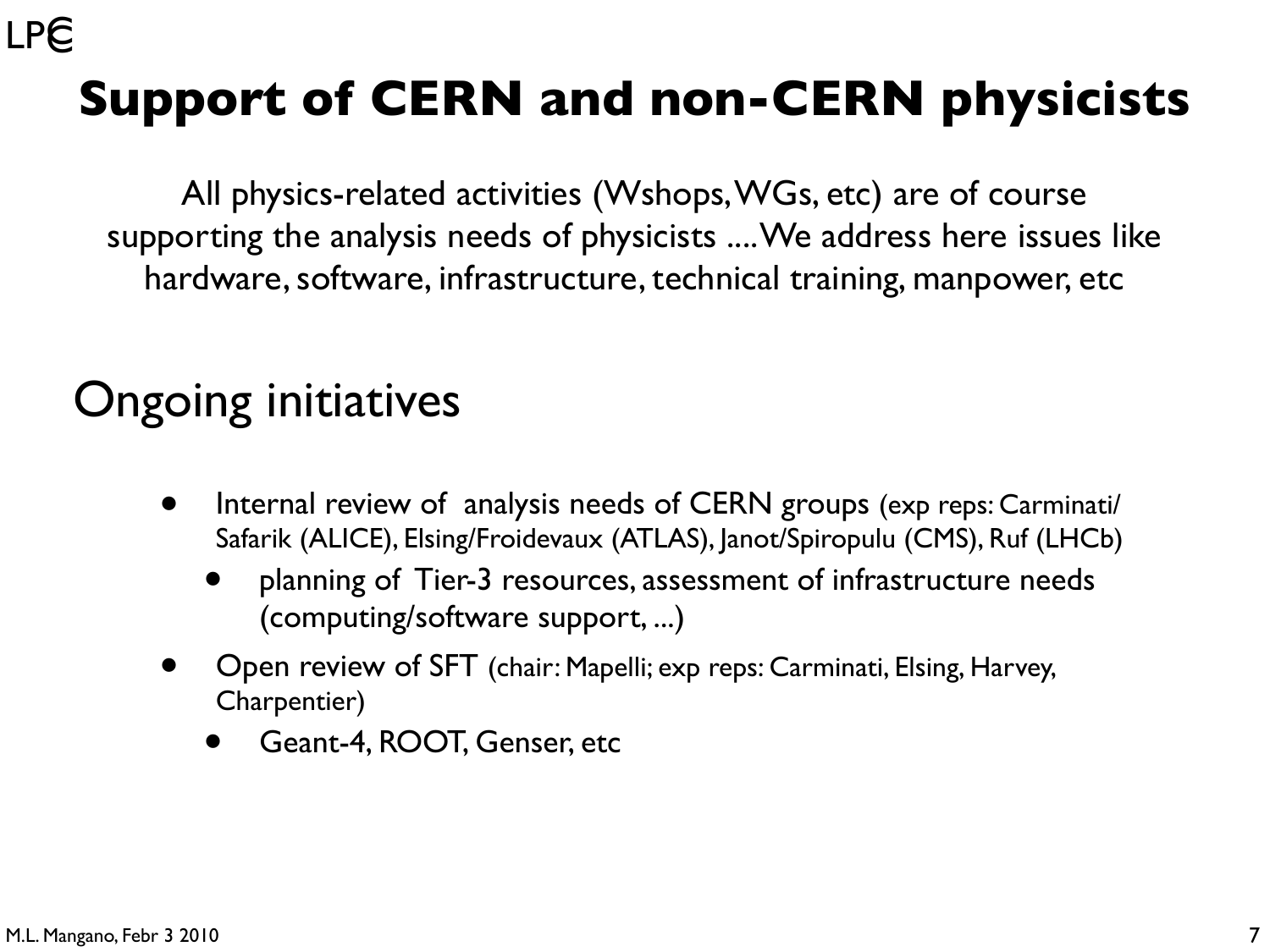## **Support of non-CERN physicists \***

#### Possible directions:

- Experiment-specific Analysis tutorials (e.g. FNAL's J-terms):
	- can help defining the infrastructural needs to support the CERN groups and, possibly, the users
- Fellowships/PDSA:
	- maybe not? No need to overlap with EP/TH programmes!
- Studentships:
	- mainly dedicated to students from institutes with lack of proper analysis structure, or lack of student supervision. Issues:
		- infrastructural needs (office space, supervision, software/ computing support to get up to speed, ...)
		- source of support

#### $*$  will discuss PH physicists at the end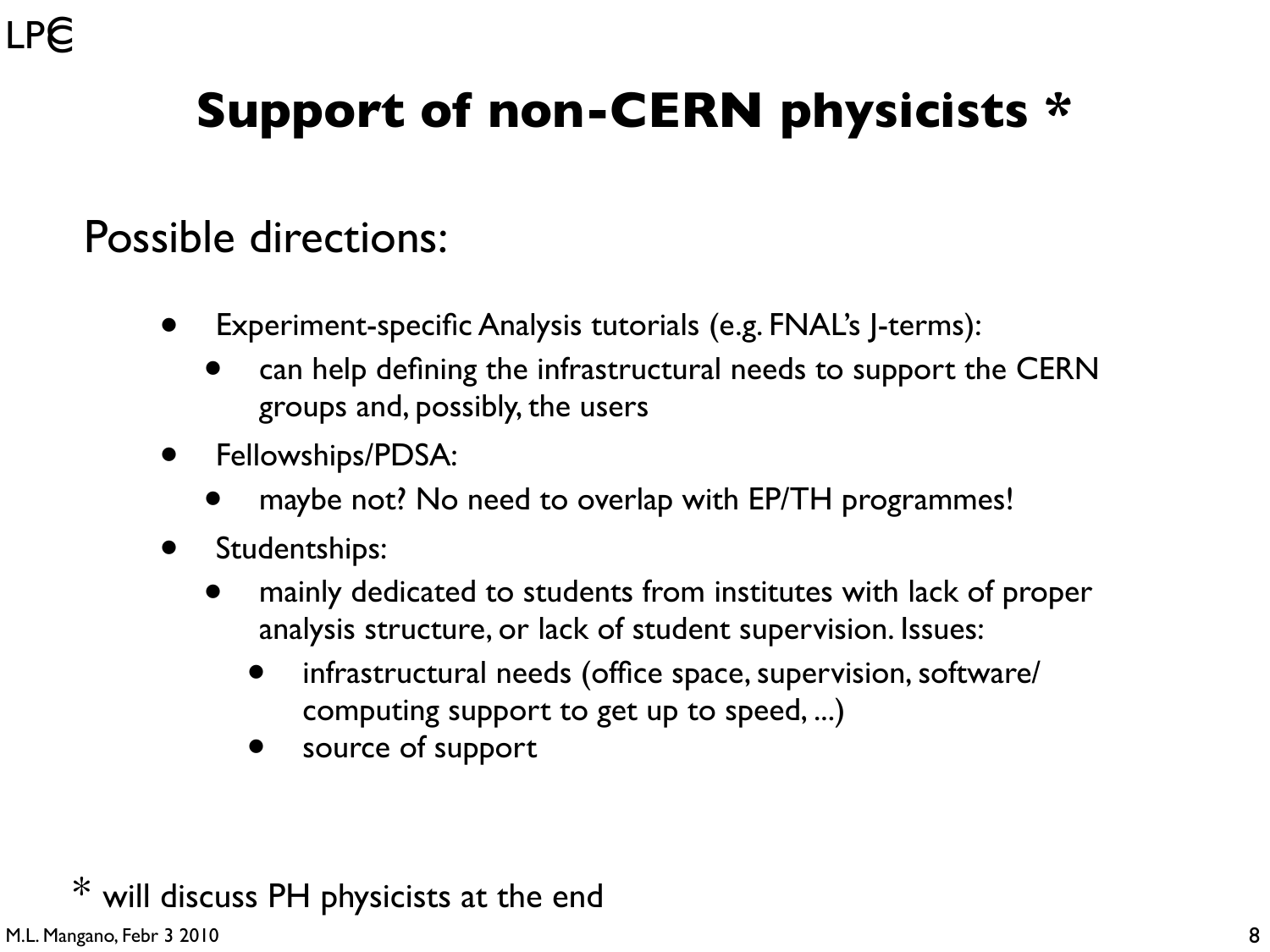### **LPC**

## **Issues**

- Need to discuss more generally the issue of what is meant by "users' support", and what it is CERN should provide
- I need to educate myself:
	- learn more about the user community's needs and requests (look at the 2009 users' survey; is there something more specific to the LHC users?)
	- learn more about what CERN and/or the experiments already offer today
- **The model and experience of the TH Division can be valuable:** 
	- **supporting the users is the best way to support yourself!**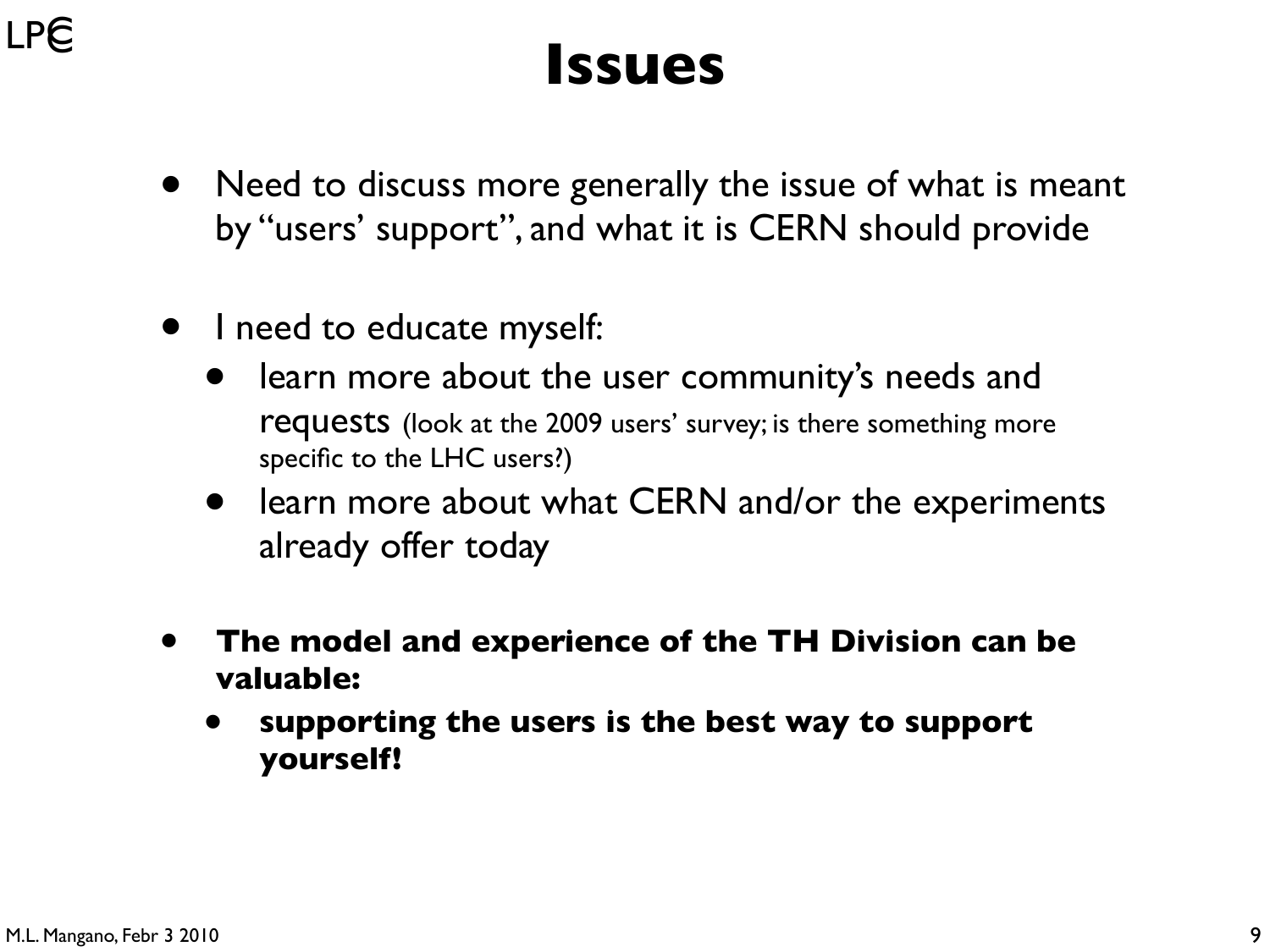## **Inreach, networking, education**

### Ongoing initiatives:

- LHC status reports (two before Christmas, to restart in March with weekly updates of the accelerator status and plans -- Friday 3:15pm)
- First contacts with DESY LHC Analysis Center and FNAL LHC Physics Center
- Interactions with students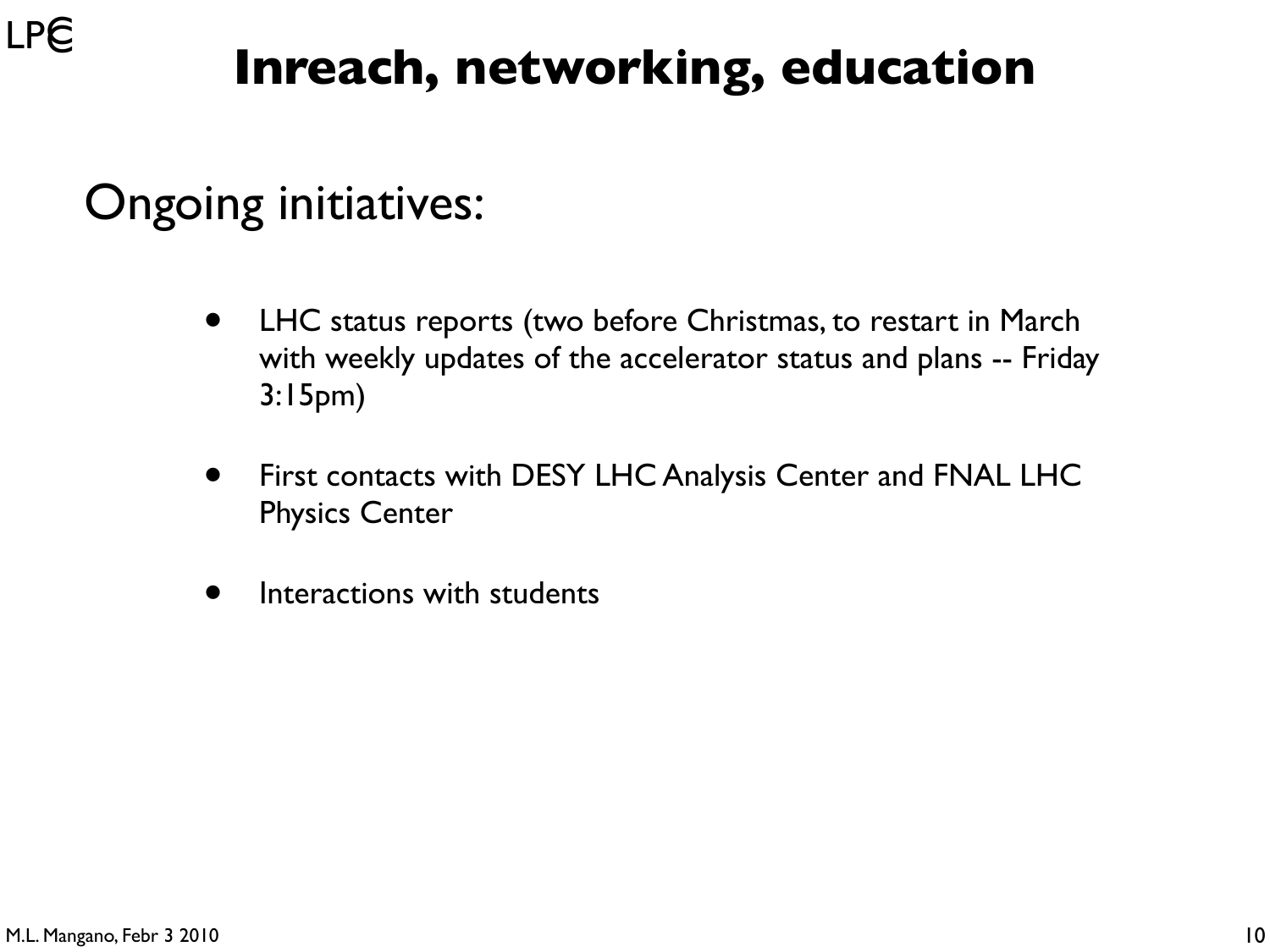## **Interactions with students**

- Several meetings with students' reps:
	- organized a questionnaire for the students' community (150 responses)
	- held an open meeting to discuss needs and suggestions
- Actions proposed:
	- Creation of a students' electronic forum, led by a group of volunteers, to help integration of new students (liaison with HR, Users' office, etc)
	- Representation of students in some CERN bodies (e.g. Academic Training Committee)
	- Organization of dedicated lectures
	- Organization of periodic poster sessions
- First lectures: "The operations of the LHC accelerator", April 7-9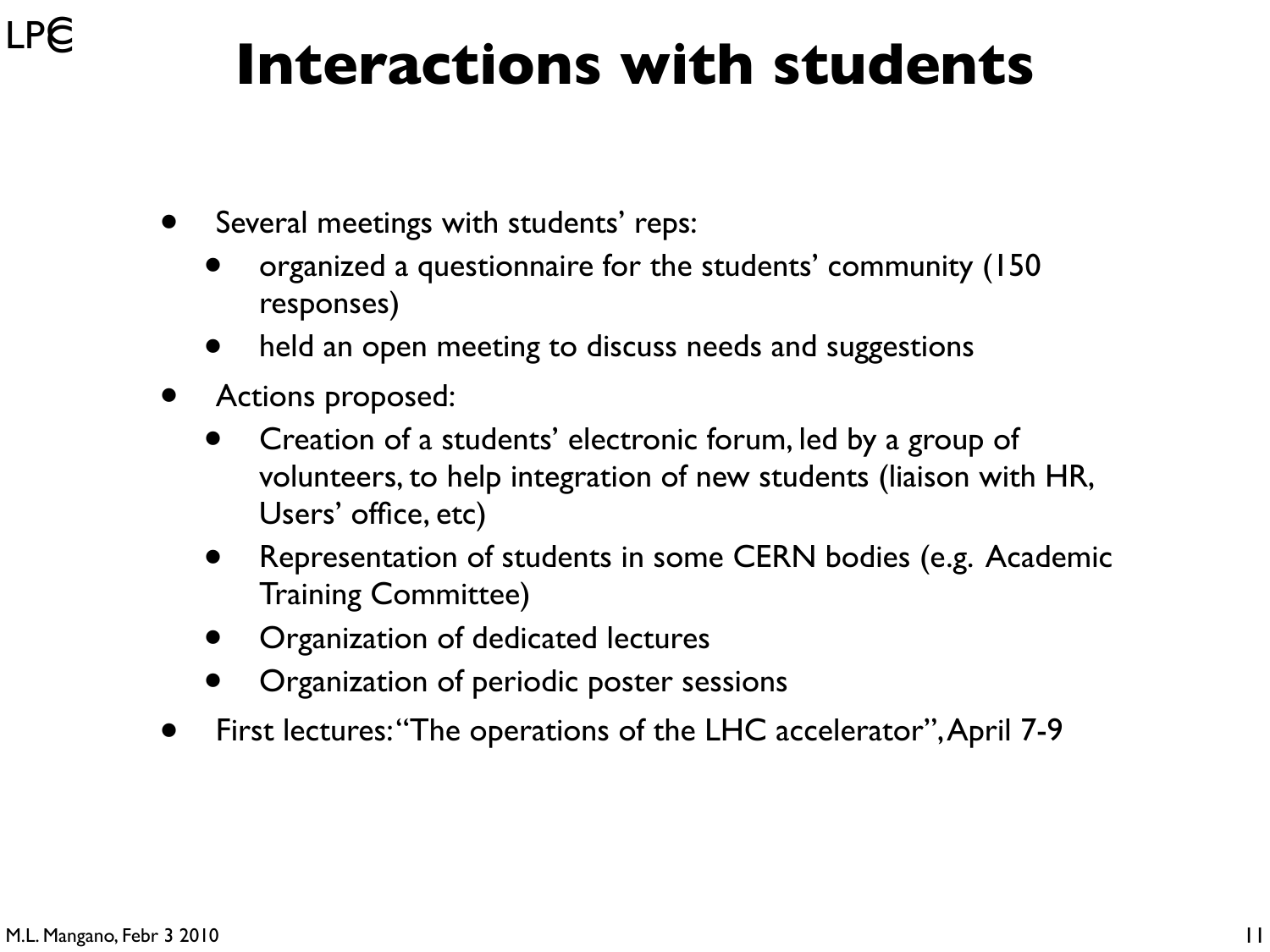#### **Inreach/networking: plans**

- Create a good web page, source of information and primary reference on LHC physics for the **HEP community** 
	- document status of LHC operations (in collaboration with LHC people)
	- document LHC-related papers, activities, events, at CERN and elsewhere
	- collaborate with the INSPIRE team (https://twiki.cern.ch/twiki/bin/view/Inspire/ WebHome)
	- portal to resources (from tools, to the list and expertise of TH visitors, .... )
	- access point for users' feedback/input, applications (studentships, etc), ....
- Identify common activities with other "LPC" centers, in addition to the obvious ones (workshops, schools, etc): knowledge management, data preservation)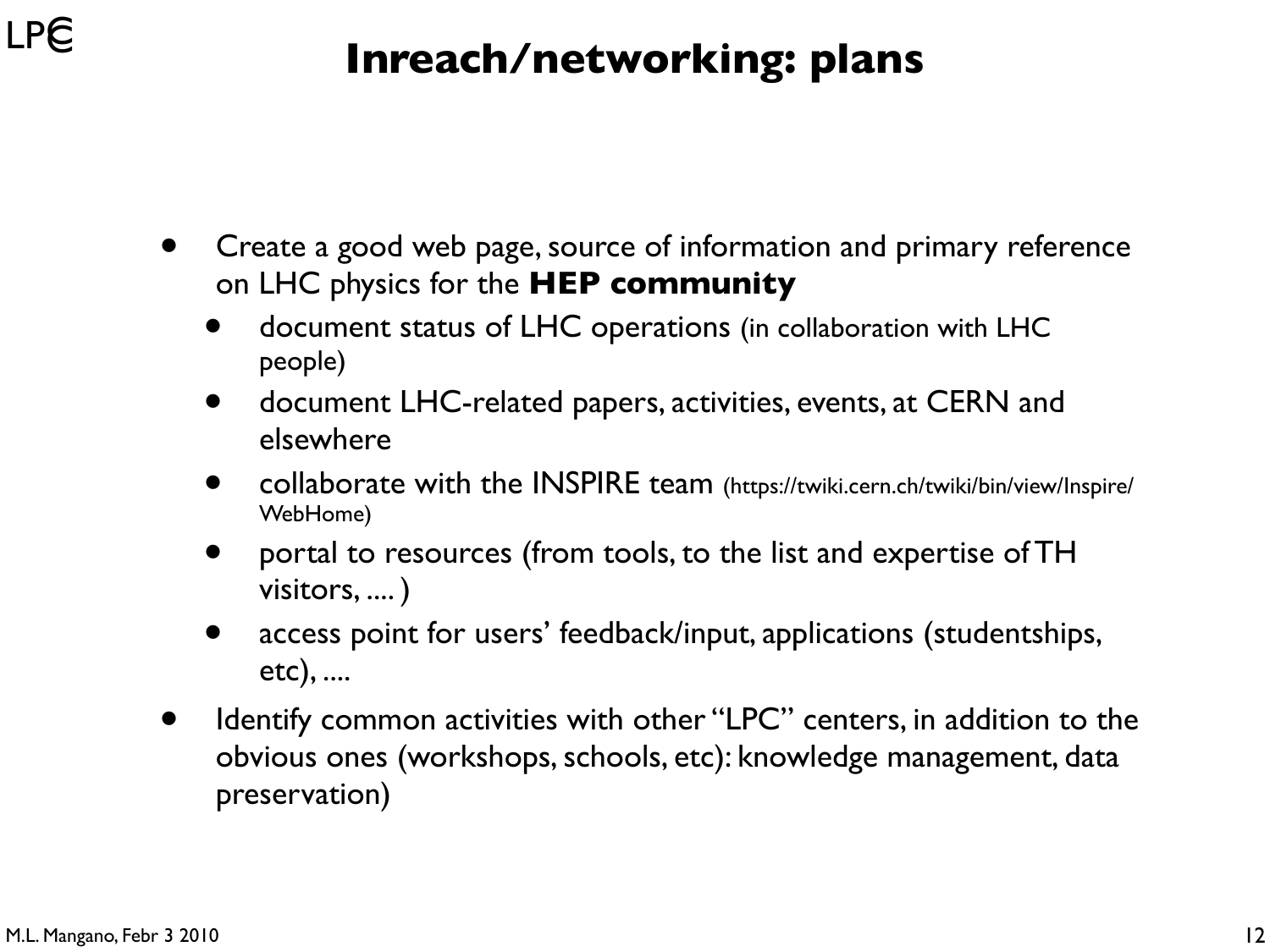### LPE

### **You and the LPCC**



#### uncle Rolf needs you !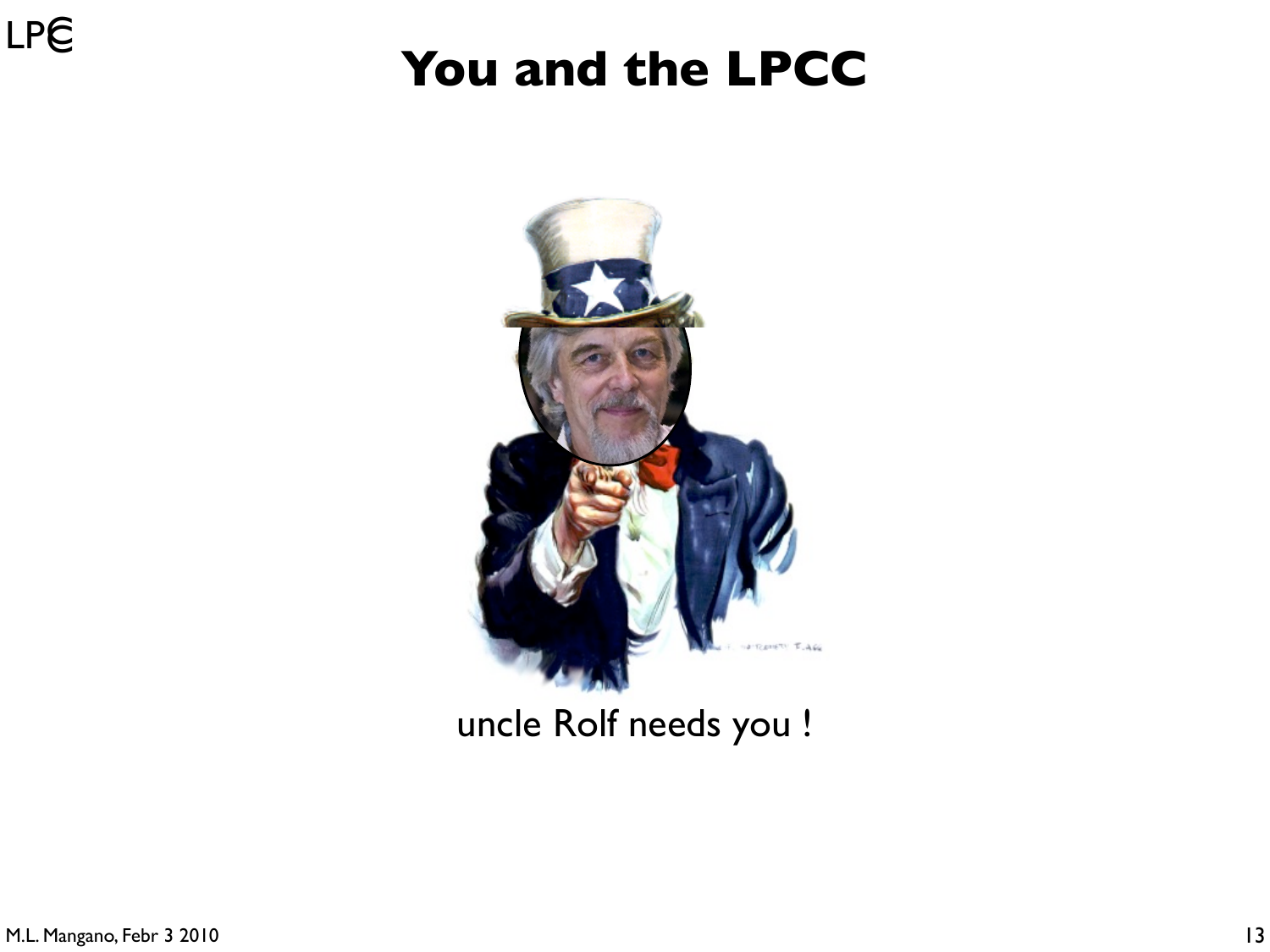#### **LPE**

### **You and the LPCC**

- What can PH physicists gain from the LPCC ?
- What is the incentive for you to invest in the LPCC ?
	- Play a role in defining "the best of all possible worlds" for doing LHC physics at CERN, as CERN physicists
		- what would you like to see in place, to happen, to maximize your potential to get the physics done?
			- computing/software infrastructure
			- physical infrastructure
			- social infrastructure
	- The LPCC could provide the forum to carry out this needsassessment exercise, and to solicit the necessary support from the management (as it's doing for the more specific Tier-3/computing review)
	- As stressed before, engagement in providing users' support can bring more and better people to CERN (e.g. students to join your groups), strengthen the case to input fresh resources in PH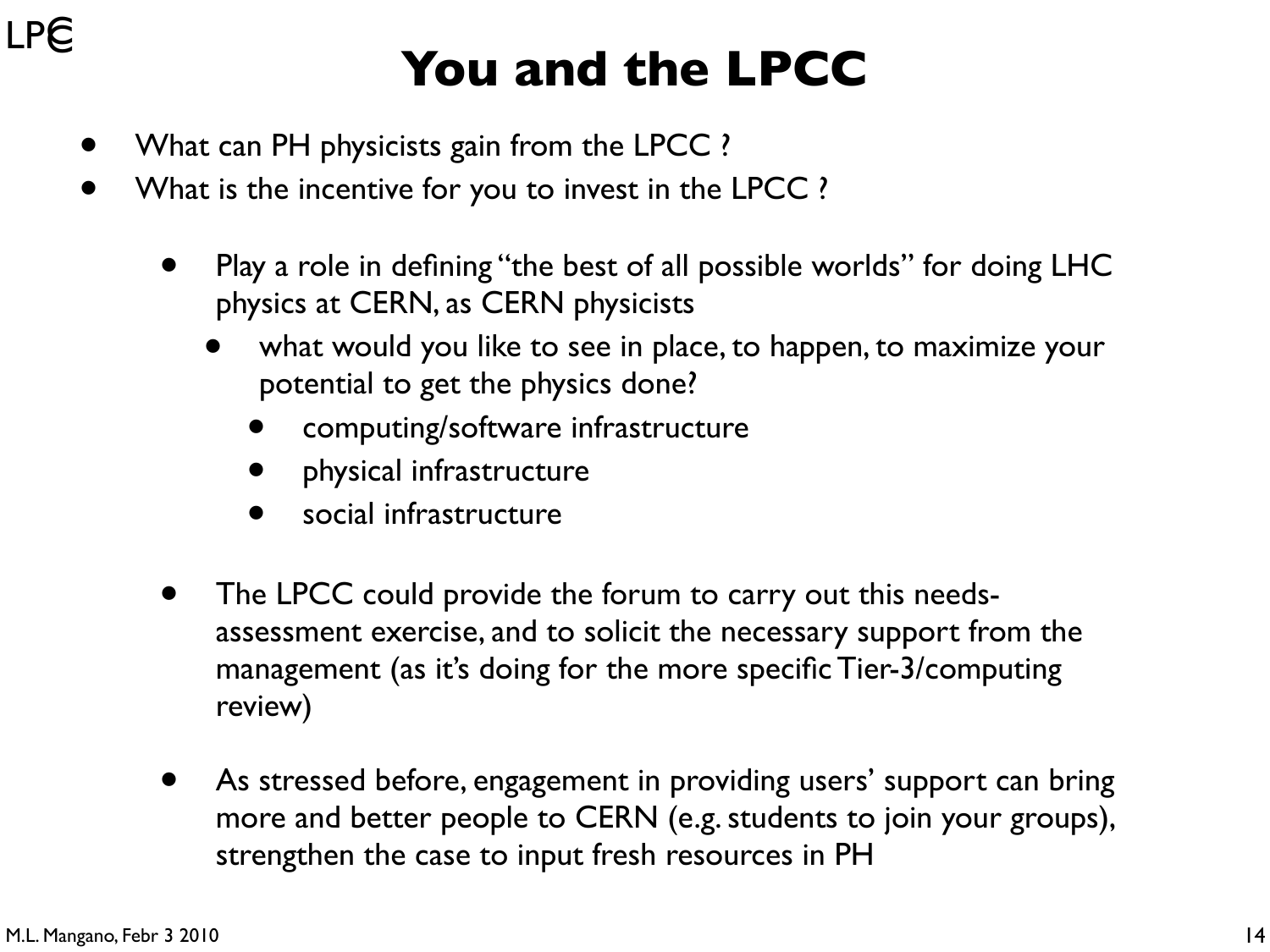#### **Possible initiatives to start with ...**

- Common lunch or end-of-the-day drink once/week
- More frequent "Thoiry-like" events, LHC focused, with better TH participation
- Facilitate visibility and interactions of/among fellows (e.g. TH retreat in Les Houches)

• .....